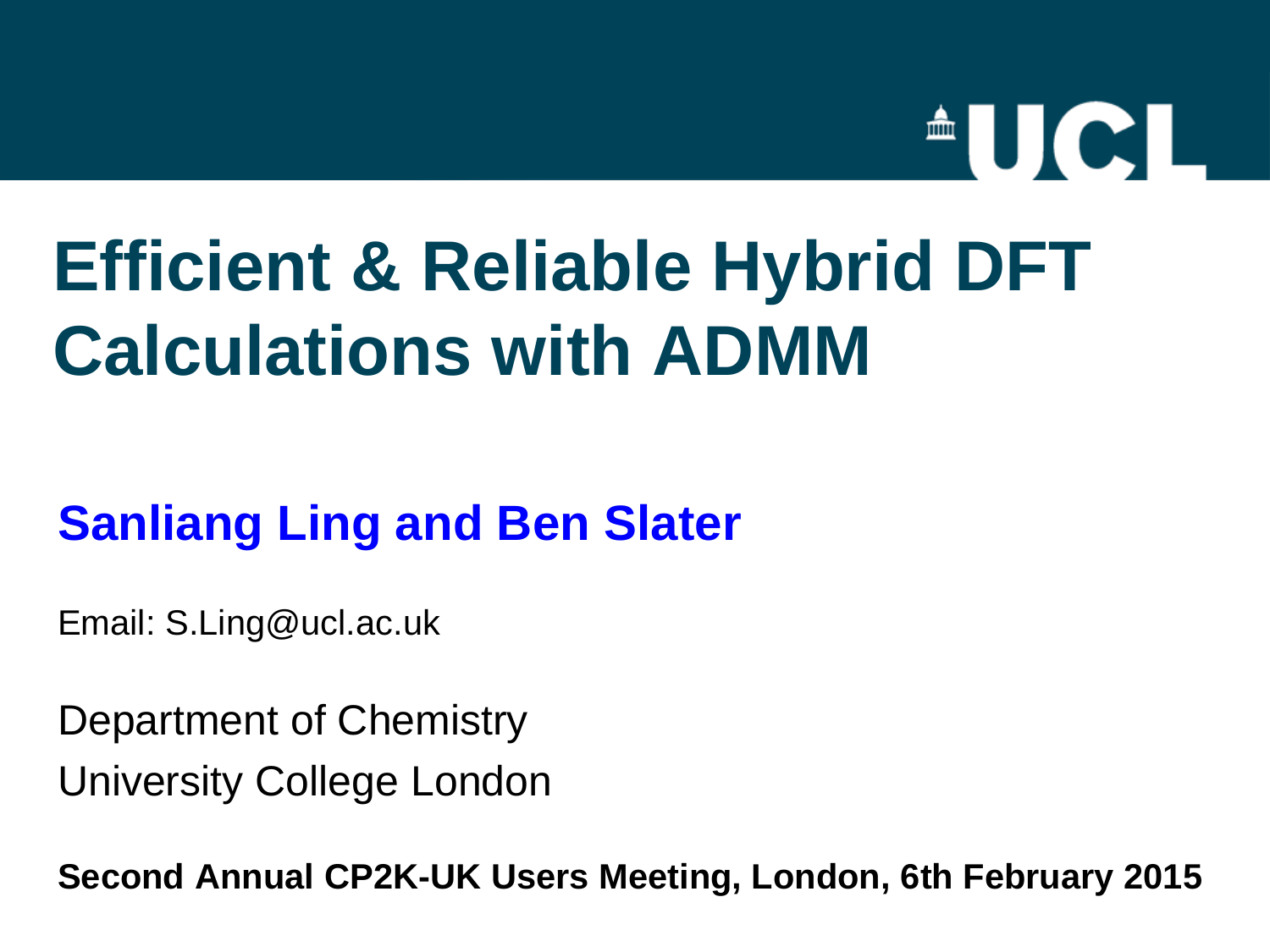

# **Hybrid DFT Calculations with CP2K**

- ADMM: Auxiliary Density Matrix Methods for Hartree-Fock Exchange Calculations
- Total energy as a functional of the electron density

 $E[\rho] = T_{\rm s}[\rho] + J[\rho] + E_{\rm xc}[\rho] + \int v(\mathbf{r}) \rho(\mathbf{r}) d\mathbf{r}$ 

• Exchange-correlation energy with a hybrid functional

 $E_{\rm xc}[\rho] = \alpha E_{\rm x}^{\rm HFX}[\{\psi_i\}] + (1-\alpha)E_{\rm x}^{\rm DFT}[\rho] + E_{\rm c}^{\rm DFT}[\rho]$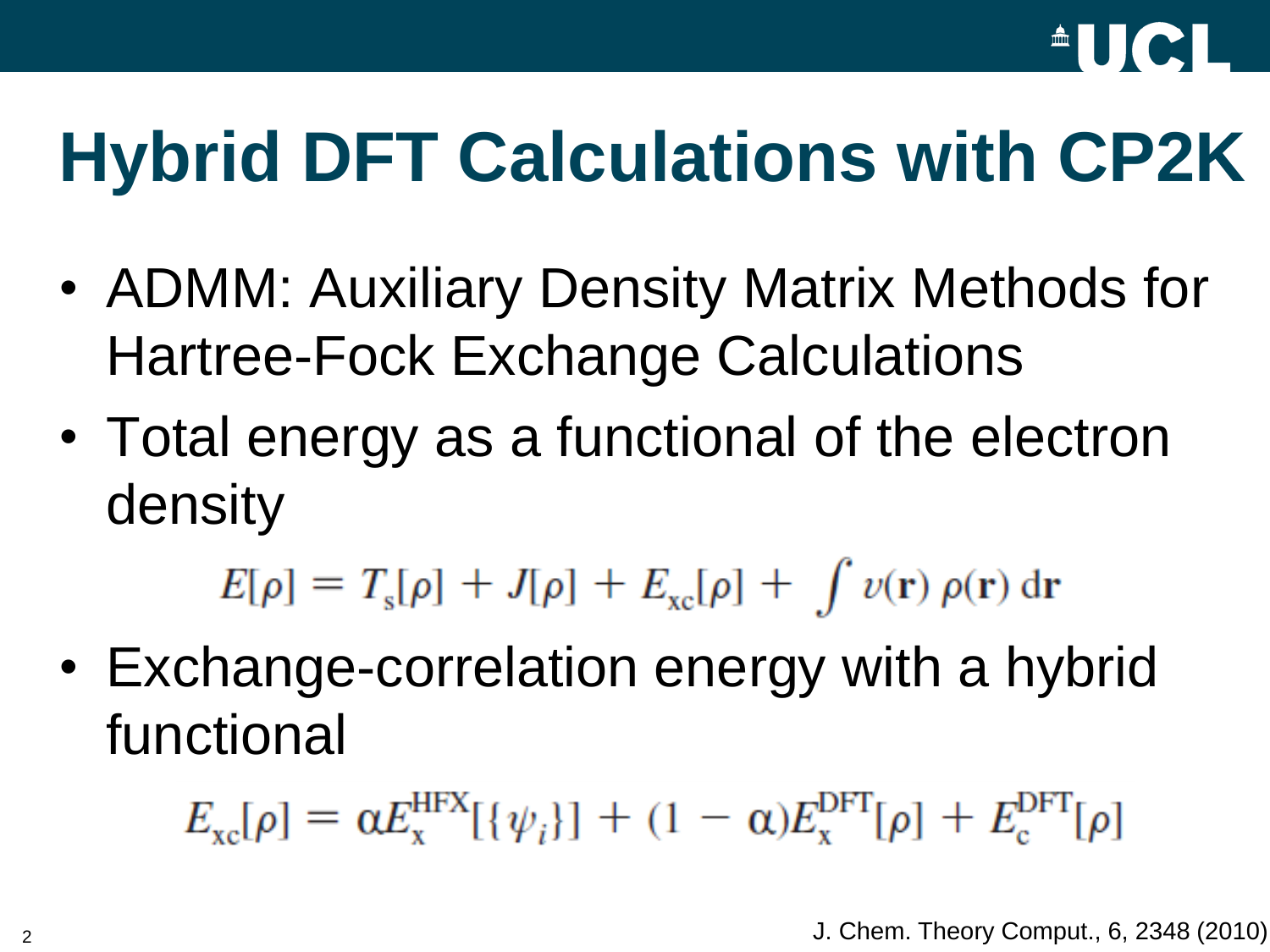

# **ADMM in CP2K**

• Hartree-Fock exchange energy

$$
E_{x}^{\text{HFX}}[P] = -\frac{1}{2} \sum_{\lambda q \mu \nu} P^{\mu \sigma} P^{\nu \lambda}(\mu \nu | \lambda \sigma) \longrightarrow \text{scales as } N^{\mu}
$$

$$
P^{\mu \nu} = \sum_{i} C^{\mu i} C^{\nu i} \leftrightarrow P = C C^{T}
$$

$$
uv|\lambda \sigma) = \int \int \phi_{\mu}(\mathbf{r}_{1}) \phi_{\nu}(\mathbf{r}_{1}) g(|\mathbf{r}_{2} - \mathbf{r}_{1}|) \phi_{\lambda}(\mathbf{r}_{2}) \phi_{\sigma}(\mathbf{r}_{2}) d\mathbf{r}_{1} \mathbf{r}_{2}
$$

- Introducing auxiliary density matrix  $\hat{P} \approx P$  $E_x^{\text{HFX}}[P] = E_x^{\text{HFX}}[\hat{P}] + (E_x^{\text{HFX}}[P] - E_x^{\text{HFX}}[\hat{P}])$  $\approx E_{\rm v}^{\rm HFX}[\hat{P}] + (E_{\rm v}^{\rm DFT}[P] - E_{\rm v}^{\rm DFT}[\hat{P}])$
- How to construct auxiliary basis set?
	- smaller in size (i.e. less number of basis functions)
	- more rapidly decaying (i.e. bigger Gaussian exponents)

<sup>3</sup> J. Chem. Theory Comput., 6, 2348 (2010)

Ú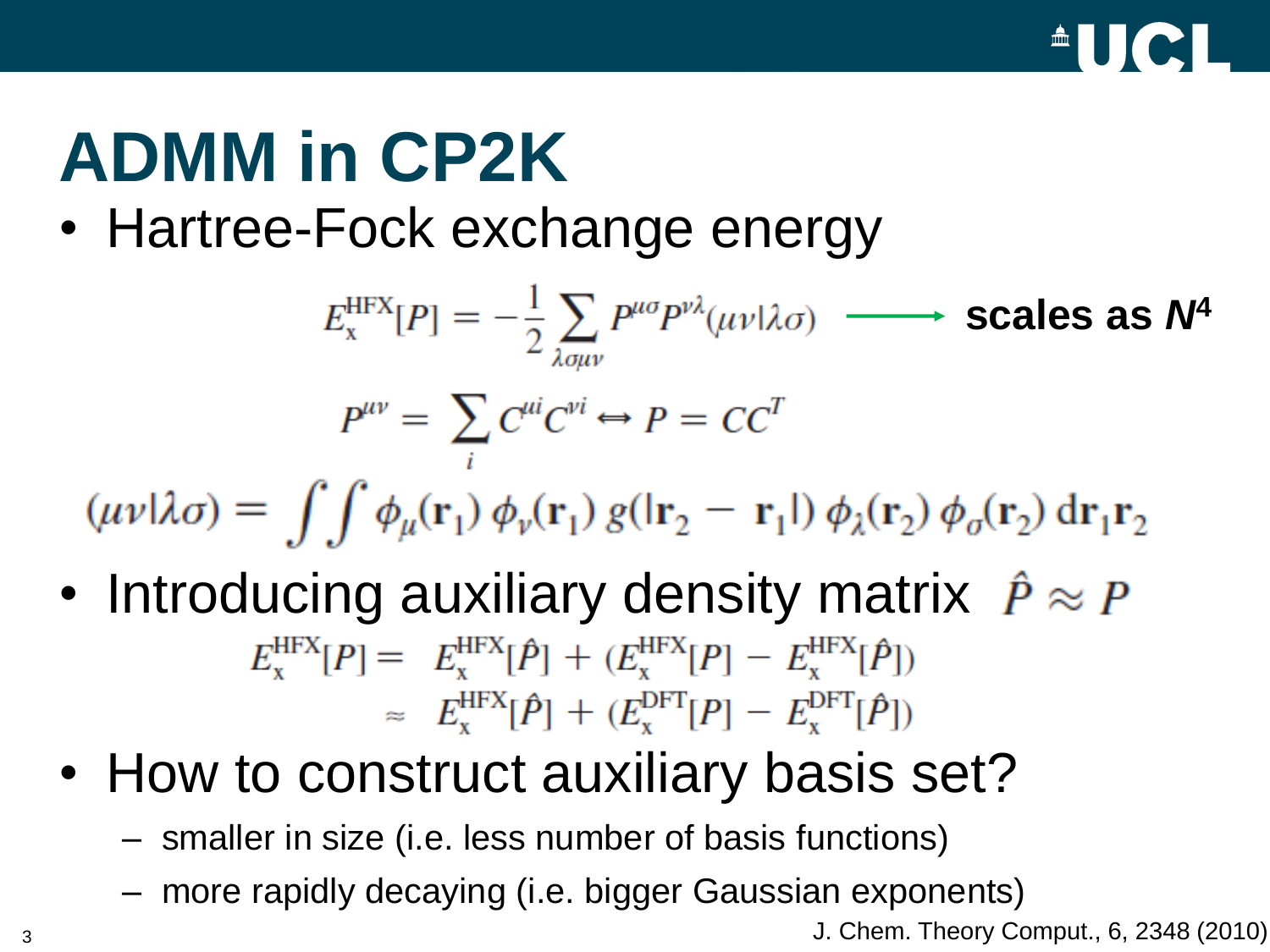

# **ADMM in CP2K**

## **Choice of auxiliary basis set for ADMM**

- FIT3: three Gaussian exponents for each valence orbital
- cFIT3: a contraction of FIT3 (i.e. fixed linear combinations of Gaussian functions)
- pFIT3: FIT3 + polarization functions (i.e. higher angular momentum functions) **exponents taken from 6-31G\*\* (unoptimised)**
- cpFIT3: cFIT3 + polarization functions
- aug-FIT3, aug-cFIT3, aug-pFIT3, aug-cpFIT3: augmented with a "diffuse" function (i.e. smaller Gaussian exponents)
- FIT3 as trial ADMM basis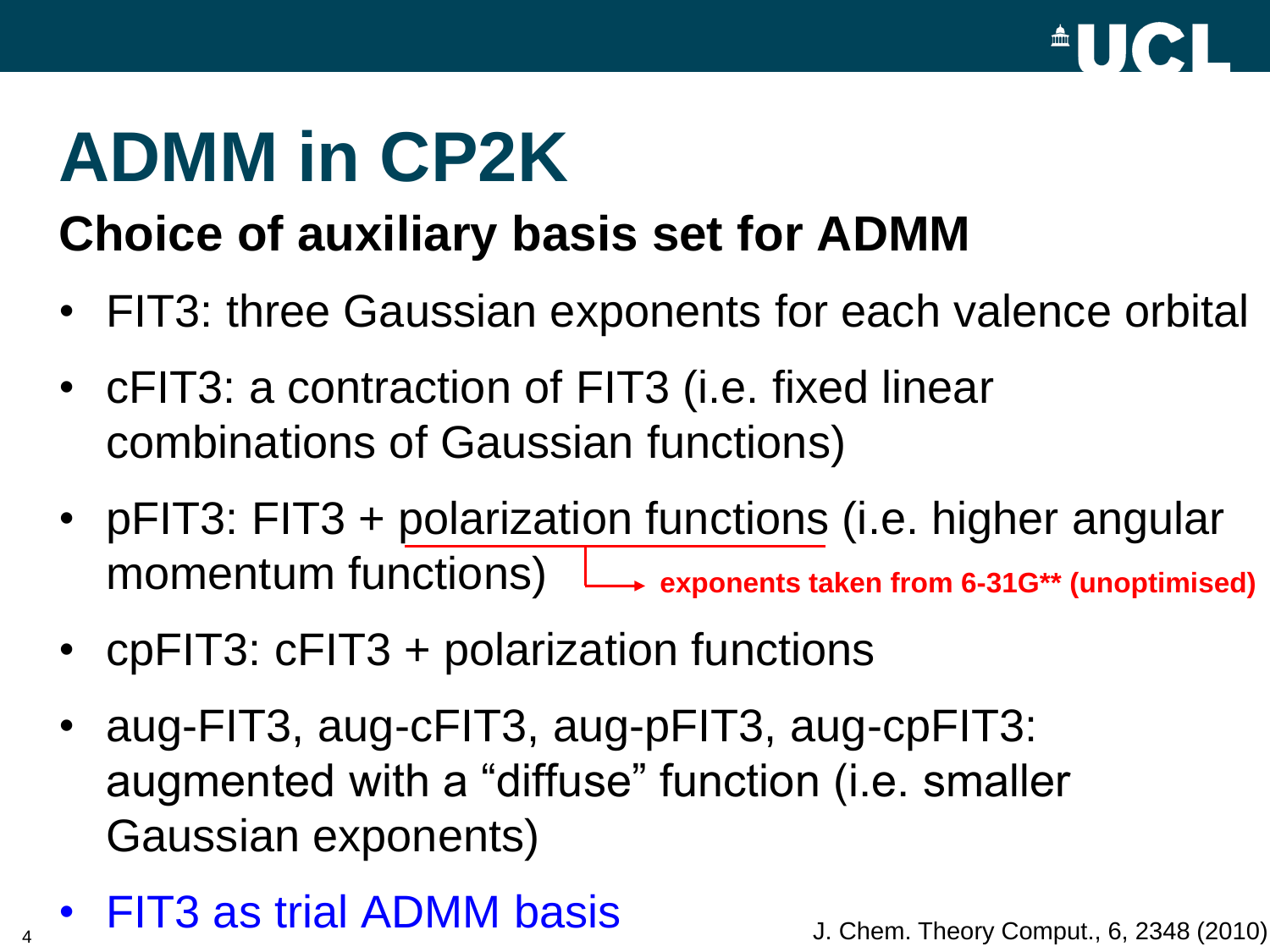

# **ADMM in CP2K**

| 1A                  |                         |                     |                                                      |                                                    |                                                        |                                                      |                                                      |                                                      |                                                        |                                                 |                                                |                                                         |                                                     |                                                         |                                                        |                                                                        | 8A                                                                                        |
|---------------------|-------------------------|---------------------|------------------------------------------------------|----------------------------------------------------|--------------------------------------------------------|------------------------------------------------------|------------------------------------------------------|------------------------------------------------------|--------------------------------------------------------|-------------------------------------------------|------------------------------------------------|---------------------------------------------------------|-----------------------------------------------------|---------------------------------------------------------|--------------------------------------------------------|------------------------------------------------------------------------|-------------------------------------------------------------------------------------------|
|                     |                         |                     |                                                      |                                                    |                                                        |                                                      |                                                      |                                                      |                                                        |                                                 |                                                |                                                         |                                                     |                                                         |                                                        |                                                                        | $\overline{c}$                                                                            |
| $\mathsf{H}$        |                         |                     |                                                      |                                                    |                                                        |                                                      |                                                      |                                                      |                                                        |                                                 |                                                |                                                         |                                                     |                                                         |                                                        |                                                                        | He                                                                                        |
| 1s <sup>1</sup>     | 2A                      |                     |                                                      |                                                    |                                                        |                                                      |                                                      |                                                      |                                                        |                                                 |                                                | 3A                                                      | <b>4A</b>                                           | 5A                                                      | 6A                                                     | 7Α                                                                     | $1s^2$                                                                                    |
| 3                   | 4                       |                     |                                                      |                                                    |                                                        |                                                      |                                                      |                                                      |                                                        |                                                 |                                                | 5                                                       | 6                                                   | 7                                                       | 8                                                      | 9                                                                      | 10                                                                                        |
| Li                  | Be                      |                     |                                                      |                                                    |                                                        |                                                      |                                                      |                                                      |                                                        |                                                 |                                                | B                                                       | C                                                   | Ν                                                       | $\mathbf O$                                            | F                                                                      | <b>Ne</b>                                                                                 |
| $1s^{2}2s^{1}$      | $1s^22s^2$              |                     |                                                      |                                                    |                                                        |                                                      |                                                      |                                                      |                                                        |                                                 |                                                | $1s^22s^2p^1$                                           | $1s^22s^2p^2$                                       | $1s^22s^2p^3$                                           | $1s^22s^2p^4$                                          | $1s^22s^2p^5$                                                          | $1s^{2}2s^{2}p^{6}$                                                                       |
| 11                  | 12                      |                     |                                                      |                                                    |                                                        |                                                      |                                                      |                                                      |                                                        |                                                 |                                                | 13                                                      | 14                                                  | 15                                                      | 16                                                     | 17                                                                     | 18                                                                                        |
| Na                  | Mg                      |                     |                                                      |                                                    |                                                        |                                                      |                                                      |                                                      |                                                        |                                                 |                                                | Al                                                      | Si                                                  | P                                                       | S                                                      | CI                                                                     | Ar                                                                                        |
| [Ne]3s <sup>1</sup> | [Ne]3s <sup>2</sup>     | 3B                  | 4B                                                   | 5 <b>B</b>                                         | 6B                                                     | <b>7B</b>                                            |                                                      | <b>8B</b>                                            |                                                        | 1B                                              | 2B                                             | $[\mathrm{Ne}]3\mathrm{s}^2\mathrm{p}^1$                | $[Ne]3s^2p^2$                                       | $[Ne]3s^2p^3$                                           | $[Ne]3s^2p^4$                                          | $[Ne]3s^2p^5$                                                          | $[\mathrm{Ne}]3\mathrm{s}^2\mathrm{p}^6$                                                  |
| 19                  | 20                      | 21                  | 22                                                   | $23\overline{)}$                                   | 24                                                     | 25                                                   | 26                                                   | $\overline{27}$                                      | 28                                                     | 29                                              | 30 <sub>z</sub>                                | 31                                                      | 32                                                  | 33 <sub>5</sub>                                         | 34                                                     | 35                                                                     | 36                                                                                        |
| K                   | Ca                      | <b>Sc</b>           | Τi                                                   | $\mathbf{V}$                                       | cr                                                     | Mn                                                   | Fe                                                   | Co                                                   | Ni                                                     | Cu                                              | Zn                                             | Ga                                                      | Ge                                                  | As                                                      | Se                                                     | <b>Br</b>                                                              | Kr                                                                                        |
| [Ar]4s <sup>1</sup> |                         |                     |                                                      |                                                    |                                                        |                                                      |                                                      |                                                      |                                                        |                                                 |                                                |                                                         |                                                     |                                                         |                                                        |                                                                        |                                                                                           |
|                     | [ $Ar$ ] $4s2$          | [ $Ar$ ] $3d^14s^2$ | [Ar]3d <sup>24</sup> s <sup>2</sup>                  | $[Ar]3d^34s^2$                                     | $[Ar]3d^54s^1$                                         | $[Ar]3d^54s^2$                                       | $[Ar]3d^{6}4s^{2}$                                   | [ $Ar$ ] $3d^74s^2$                                  | $[Ar]3d^84s^2$                                         | $\mbox{[Ar]}3\mbox{d}^{10}\mbox{4}\,\mbox{s}^1$ | $[Ar]3d^{10}4s^2$                              | $[Ar]3d^{10}4s^2p^1$                                    | $[Ar]3d^{10}4s^2p^2$                                | $[Ar]3d^{10}4s^{2}p^{3}$                                | $[Ar]3d^{10}4s^2p^4$                                   | 113d <sup>10</sup> 4s <sup>2</sup> r                                   | $[Ar]3d^{10}4s^2p^6$                                                                      |
| 37                  | 38                      | 39                  | 40                                                   | 41                                                 | 42                                                     | 43                                                   | 44                                                   | 45                                                   | 46                                                     | 47                                              | 48                                             | 49                                                      | 50                                                  | 51                                                      | 52                                                     | 53                                                                     | 54                                                                                        |
| <b>Rb</b>           | Sr                      | Y                   | Zr                                                   | <b>Nb</b>                                          | Mo                                                     | Тc                                                   | <b>Ru</b>                                            | <b>Rh</b>                                            | Pd                                                     | Ag                                              | Cd                                             | <u>In</u>                                               | Sn                                                  | Sb                                                      | Te                                                     |                                                                        | Xe                                                                                        |
| [Kr]5s <sup>1</sup> | $[Kr]$ 5s <sup>2</sup>  | [ $Kr$ ] $4d^15s^2$ | [Kr] $4d^25s^2$                                      | $\textsf{[Kr]}4\textsf{d}^4\textsf{5}\textsf{s}^1$ | $\left[\text{Kr}\right]\!\!4\text{d}^5\!\!5\text{s}^1$ | $\mbox{[Kr]} \rm 4d^55s^2$                           | $\text{[Kr]} \text{4d}^7 \text{5s}^1$                | $[Kr]4d^85s^1$                                       | $\left[\mathsf{Kr} \right] \!\! 4\text{d}^\mathrm{10}$ | $[Kr]4d^{10}5s^1$                               | $[Kr]4d^{10}5s^2$                              | [Kr]4d <sup>10</sup> 5s <sup>2</sup> p <sup>1</sup>     | [Kr]4d <sup>10</sup> 5s <sup>2</sup> p <sup>2</sup> | [Kr] $4d^{10}5s^{2}p^{3}$                               |                                                        |                                                                        | $[\text{Kr}]4d^{10}5s^2p^4\quad [\text{Kr}]4d^{10}5s^2p^5\quad [\text{Kr}]4d^{10}5s^2p^6$ |
| 55                  | 56                      | 57-71               | 72                                                   | 73                                                 | 74                                                     | 75                                                   | 76                                                   | 77                                                   | 78                                                     | 79                                              | 80                                             | 81                                                      | 82                                                  | 83                                                      | 84                                                     | 85                                                                     | 86                                                                                        |
| $\mathsf{Cs}$       | Ba                      |                     | Hf                                                   | Ta                                                 | W                                                      | Re                                                   | Os                                                   | Ir                                                   | Pt                                                     | Au                                              |                                                | <b>TI</b>                                               | Pb                                                  | Bi                                                      | Po                                                     | At                                                                     | Rn                                                                                        |
| [Xe]6s <sup>1</sup> | [ $Xe$ ]6s <sup>2</sup> | Lanthanides         | [Xe]4f <sup>14</sup> 5d <sup>2</sup> 6s <sup>2</sup> | $[Xe]4f^{14}5d^36s^2$                              | [Xe]4f <sup>14</sup> 5d <sup>4</sup> 6s <sup>2</sup>   | [Xe]4f <sup>14</sup> 5d <sup>6</sup> 6s <sup>2</sup> | [Xe]4f <sup>14</sup> 5d <sup>6</sup> 6s <sup>2</sup> | [Xe]4f <sup>14</sup> 5d <sup>7</sup> 6s <sup>2</sup> | [Xe]4f <sup>14</sup> 5d <sup>9</sup> 6s <sup>1</sup>   | [Xe]4f <sup>14</sup> 5d <sup>10</sup> 6s        | Hg<br>[Xe]4f <sup>14</sup> 5d <sup>10</sup> 6s | [Xe]4f <sup>14</sup> 5d <sup>10</sup> 6s <sup>2</sup> j | [Xe]4f"5d"6s <sup>2</sup> p <sup>2</sup>            | [Xe]4f <sup>46</sup> 5d <sup>10</sup> 6s <sup>2</sup> p | [Xe]4f <sup>4</sup> 5d <sup>10</sup> 6s <sup>2</sup> p | [Xe]4f <sup>46</sup> 5d <sup>10</sup> 6s <sup>2</sup> p <sup>6</sup> ] | [Xe]4f <sup>4</sup> 5d <sup>10</sup> 6s <sup>2</sup> p <sup>6</sup>                       |
| 87                  | 88                      | 89-103              | 104                                                  | 105                                                | 106                                                    | 107                                                  | 108                                                  | 109                                                  | 110                                                    | 111                                             | 112                                            | 113                                                     | 114                                                 | 115                                                     | 116                                                    | 117                                                                    | 118                                                                                       |
| Fr                  | Ra                      |                     | <b>Rf</b>                                            | Db                                                 | Sg                                                     | <b>Bh</b>                                            | Hs                                                   | Mt                                                   | Ds                                                     | <b>Rg</b>                                       | Cn                                             | Uut                                                     | FI                                                  | <b>Uup</b>                                              | Lv                                                     | <b>Uus</b>                                                             | <b>Uuo</b>                                                                                |

## **Limited availability of ADMM basis sets**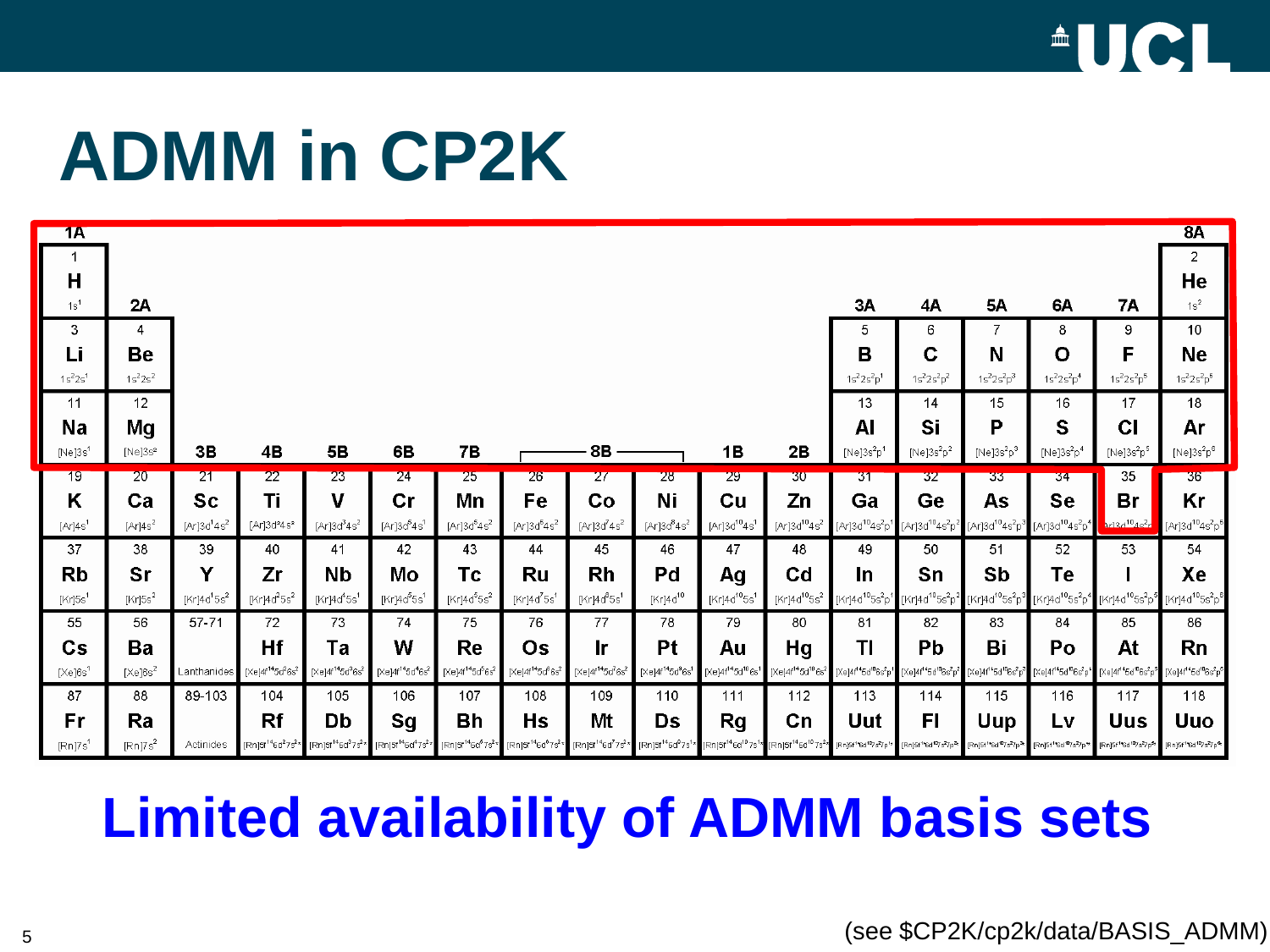## $\textcolor{red}{\bullet}$  U C I

## **ADMM basis sets for transition metals**

| 1A                     |                         |                                                    |                                     |                                       |                                       |                                                        |                                                      |                                                      |                                         |                                          |                                                      |                                                         |                                                        |                                                       |                                            |                                                                                                                                                             | <b>8A</b>                                                           |
|------------------------|-------------------------|----------------------------------------------------|-------------------------------------|---------------------------------------|---------------------------------------|--------------------------------------------------------|------------------------------------------------------|------------------------------------------------------|-----------------------------------------|------------------------------------------|------------------------------------------------------|---------------------------------------------------------|--------------------------------------------------------|-------------------------------------------------------|--------------------------------------------|-------------------------------------------------------------------------------------------------------------------------------------------------------------|---------------------------------------------------------------------|
| -1                     |                         |                                                    |                                     |                                       |                                       |                                                        |                                                      |                                                      |                                         |                                          |                                                      |                                                         |                                                        |                                                       |                                            |                                                                                                                                                             | 2                                                                   |
| H                      |                         |                                                    |                                     |                                       |                                       |                                                        |                                                      |                                                      |                                         |                                          |                                                      |                                                         |                                                        |                                                       |                                            |                                                                                                                                                             | He                                                                  |
| 1s <sup>1</sup>        | 2A                      |                                                    |                                     |                                       |                                       |                                                        |                                                      |                                                      |                                         |                                          |                                                      | ЗΑ                                                      | 4Α                                                     | <b>5A</b>                                             | 6A                                         | 7A                                                                                                                                                          | $1s^2$                                                              |
| 3                      | 4                       |                                                    |                                     |                                       |                                       |                                                        |                                                      |                                                      |                                         |                                          |                                                      | 5                                                       | 6                                                      | 7                                                     | 8                                          | 9                                                                                                                                                           | 10                                                                  |
| Li                     | Be                      |                                                    |                                     |                                       |                                       |                                                        |                                                      |                                                      |                                         |                                          |                                                      | B                                                       | C                                                      | Ν                                                     | $\mathbf O$                                | F                                                                                                                                                           | Ne                                                                  |
| $1s^{2}2s^{1}$         | $1s^22s^2$              |                                                    |                                     |                                       |                                       |                                                        |                                                      |                                                      |                                         |                                          |                                                      | $1s^22s^2p^1$                                           | $1s^22s^2p^2$                                          | $1s^22s^2p^3$                                         | $1s^22s^2p^4$                              | $1s^22s^2p^5$                                                                                                                                               | $1s^22s^2p^6$                                                       |
| 11                     | 12                      |                                                    |                                     |                                       |                                       |                                                        |                                                      |                                                      |                                         |                                          |                                                      | 13                                                      | 14                                                     | 15                                                    | 16                                         | 17                                                                                                                                                          | 18                                                                  |
| <u>Na</u>              | <u>Μα</u>               |                                                    |                                     |                                       |                                       |                                                        |                                                      |                                                      |                                         |                                          |                                                      | Al                                                      | Si                                                     | P                                                     | S                                          | C1                                                                                                                                                          | Ar                                                                  |
| $[Ne]3s^1$             | [Ne]3s <sup>2</sup>     | 3B                                                 | 4B                                  | <b>5B</b>                             | 6B                                    | <b>7B</b>                                              |                                                      | <b>8B</b>                                            |                                         | 1B                                       | 2B                                                   | [Ne]3s <sup>2</sup> p                                   | IMa13e <sup>2</sup> n <sup>2</sup>                     | $Na12c^{2n^3}$                                        | $\frac{1}{2}$ $\frac{12}{2}$ $\frac{2}{3}$ | $M0$ $R0$ $2n5$                                                                                                                                             | $[Ne]3s^2p^6$                                                       |
| 19                     | 20                      | 21                                                 | 22                                  | 23                                    | 24                                    | 25                                                     | 26                                                   | 27                                                   | 28                                      | 29                                       | 30                                                   | 31                                                      | 32                                                     | 33                                                    | 34                                         | 35                                                                                                                                                          | 36                                                                  |
|                        |                         |                                                    |                                     |                                       |                                       |                                                        |                                                      |                                                      |                                         |                                          |                                                      |                                                         |                                                        |                                                       |                                            |                                                                                                                                                             |                                                                     |
| K                      | Ca                      | <b>Sc</b>                                          | Τi                                  | V                                     | Cr                                    | Mn                                                     | Fe                                                   | Co                                                   | Ni                                      | $cu$                                     | Zn                                                   | Ga                                                      | Ge                                                     | As                                                    | Se                                         | <b>Br</b>                                                                                                                                                   | Kr                                                                  |
| [Ar]4s <sup>1</sup>    | [ $Ar$ ] $4s2$          | $[Ar]3d^14s^2$                                     | [Ar]3d <sup>2</sup> 4s <sup>2</sup> | $[Ar]3d^34s^2$                        | $[Ar]3d^54s^1$                        | $[Ar]3d^54s^2$                                         | $[Ar]3d^64s^2$                                       | [ $Ar$ ] $3d^74s^2$                                  | [ $Ar$ ] $3d^84s^2$                     | $[Ar]3d^{10}4s^1$                        | $[Ar]3d^{10}4s^2$                                    |                                                         | $[Ar]3d^{10}4s^2p^1$ $[Ar]3d^{10}4s^2p^2$              | $[Ar]3d^{10}4s^2p^3$                                  |                                            | $[Ar]3d^{10}4s^2p^4$ $[Ar]3d^{10}4s^2p^5$                                                                                                                   | 4r]3d <sup>10</sup> 4s <sup>2</sup> p <sup>6</sup>                  |
| 37                     | 38                      | 39                                                 | 40                                  | 41                                    | 42                                    | 43                                                     | 44                                                   | ᠇ᠣ                                                   | ᠇ᠣ                                      | $\overline{\phantom{a}}$                 | 48                                                   | 49                                                      | 50                                                     | ਹਾ                                                    | ᡂ                                          | ᠊ᡂ                                                                                                                                                          | 54                                                                  |
| <b>Rb</b>              | Sr                      | Y                                                  | Zr                                  | <b>Nb</b>                             | Mo                                    | Тc                                                     | <b>Ru</b>                                            | <b>Rh</b>                                            | Pd                                      | Ag                                       | Cd                                                   | In                                                      | Sn                                                     | Sb                                                    | Te                                         |                                                                                                                                                             | Xe                                                                  |
| $[Kr]$ 5s <sup>1</sup> | [Kr]5s <sup>2</sup>     | $\left[\text{Kr}\right]\!\!4\text{d}^15\text{s}^2$ | [Kr]4d <sup>2</sup> 5s <sup>2</sup> | $\text{[Kr]} \text{4d}^4 \text{5s}^1$ | $\text{[Kr]} \text{4d}^5 \text{5s}^1$ | $\left[\text{Kr}\right]\!\!4\text{d}^5\!\!5\text{s}^2$ | [Kr]4d <sup>7</sup> 5s <sup>1</sup>                  | $\rm [Kr] 4d^85s^1$                                  | [Kr]4d <sup>10</sup>                    | $[Kr]4d^{10}5s^1$                        | $\text{kr}$ ]4d <sup>10</sup> 5s <sup>2</sup>        | [Kr]4d <sup>10</sup> 5s <sup>2</sup> p <sup>1</sup>     | $Kr$ ]4d <sup>10</sup> 5s <sup>2</sup>                 | [Kr]4d <sup>10</sup> 5s <sup>2</sup> p <sup>3</sup>   |                                            | [Kr]4d <sup>10</sup> 5s <sup>2</sup> p <sup>4</sup> [Kr]4d <sup>10</sup> 5s <sup>2</sup> p <sup>5</sup> [Kr]4d <sup>10</sup> 5s <sup>2</sup> p <sup>6</sup> |                                                                     |
| 55                     | 5 <sub>b</sub>          | $51 - 11$                                          | 72                                  | 73                                    | 74                                    | 75                                                     | 75                                                   | 77                                                   | 78                                      | 79                                       | $\overline{\text{ov}}$                               | ठा                                                      | $\sigma$                                               | 83                                                    | 84                                         | 85                                                                                                                                                          | 86                                                                  |
| Cs                     | Ba                      |                                                    | Hf                                  | Ta                                    | W                                     | Re                                                     | Os                                                   | Ir                                                   | <b>Pt</b>                               | Au                                       | Hg                                                   | TI                                                      | Pb                                                     | Bi                                                    | Po                                         | At                                                                                                                                                          | Rn                                                                  |
| $N$ ala $^{-1}$        | [ $Xe$ ]6s <sup>2</sup> | Lanthanides                                        | KAM <sup>14</sup> 5d <sup>2</sup> 6 | $1 \times 10^{14}$ 5d <sup>3</sup>    | $\sqrt{a}1/4^{14}5d^{4}a^{2}$         | e14f <sup>14</sup> 5d <sup>6</sup> 6s <sup>2</sup>     | [Xe]4f <sup>14</sup> 5d <sup>6</sup> 6s <sup>2</sup> | [Xe]4f <sup>14</sup> 5d <sup>7</sup> 6s <sup>2</sup> | [Xe]4f <sup>14</sup> 5d <sup>9</sup> 6s | [Xe]4f <sup>14</sup> 5d <sup>10</sup> 6s | Xe]4f <sup>14</sup> 5d <sup>10</sup> 6s <sup>2</sup> | (Xe)4f <sup>14</sup> 5d <sup>10</sup> 6s <sup>2</sup> p | [Xe]4f <sup>4</sup> 5d <sup>10</sup> 6s <sup>2</sup> ] | [Xe]4f <sup>14</sup> 5d <sup>10</sup> 6s <sup>2</sup> | "Xe]4f"5d""6s <sup>2</sup>                 | [Xe]4f <sup>4</sup> *5d <sup>10</sup> 6s <sup>2</sup> p                                                                                                     | [Xe]4f <sup>4</sup> 5d <sup>10</sup> 6s <sup>2</sup> p <sup>6</sup> |
| 87                     | 88                      | 89-103                                             | 104                                 | 105                                   | 106                                   | 107                                                    | 108                                                  | 109                                                  | 110                                     | 111                                      | 112                                                  | 113                                                     | 114                                                    | 115                                                   | 116                                        | 117                                                                                                                                                         | 118                                                                 |
| Fr                     | Ra                      |                                                    | Rf                                  | Db                                    | Sg                                    | Bh                                                     | Hs                                                   | Mt                                                   | <b>Ds</b>                               | <b>Rg</b>                                | Cn                                                   | Uut                                                     | F1                                                     | <b>Uup</b>                                            | Lv                                         | <b>Uus</b>                                                                                                                                                  | <b>Uuo</b>                                                          |

### **ADMM basis sets will be released in mid-2015!** (Email: S.Ling@ucl.ac.uk)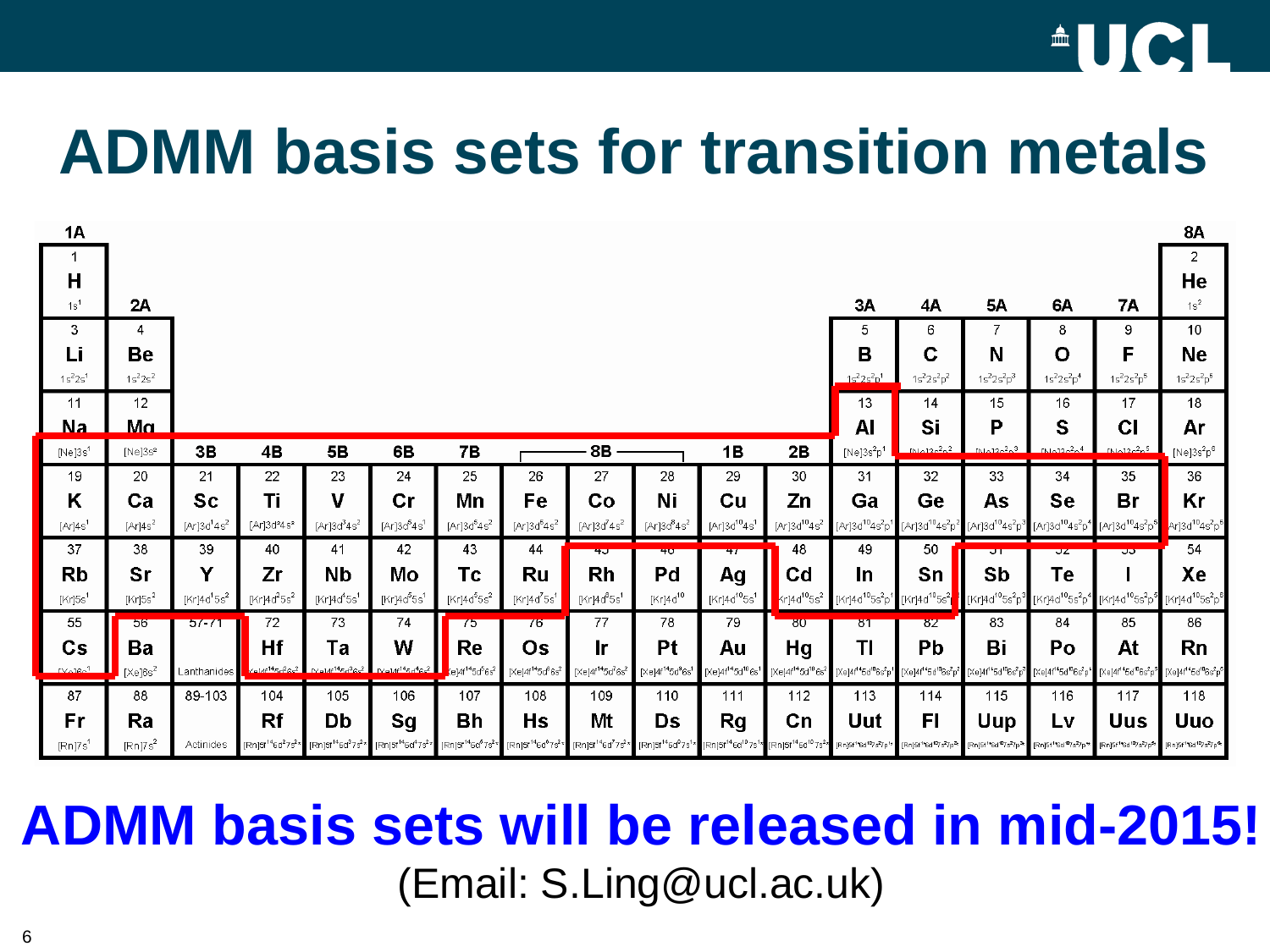

# **ADMM basis sets for transition metals Uncontracted basis sets**

- FIT10: 4*s* + 3*p* + 3*d*
- FIT11:  $4s + 3p + 3d + 1d$ **recommended for solids**
- FIT12: 4*s* + 3*p* + 4*d* + 1*d*
- FIT13:  $4s + 4p + 4d + 1d$
- **Contracted basis sets (double-ζ quality)**
- cFIT10 / cFIT11 / cFIT12 / cFIT13

## **All exponents were optimised, including the polarisation function**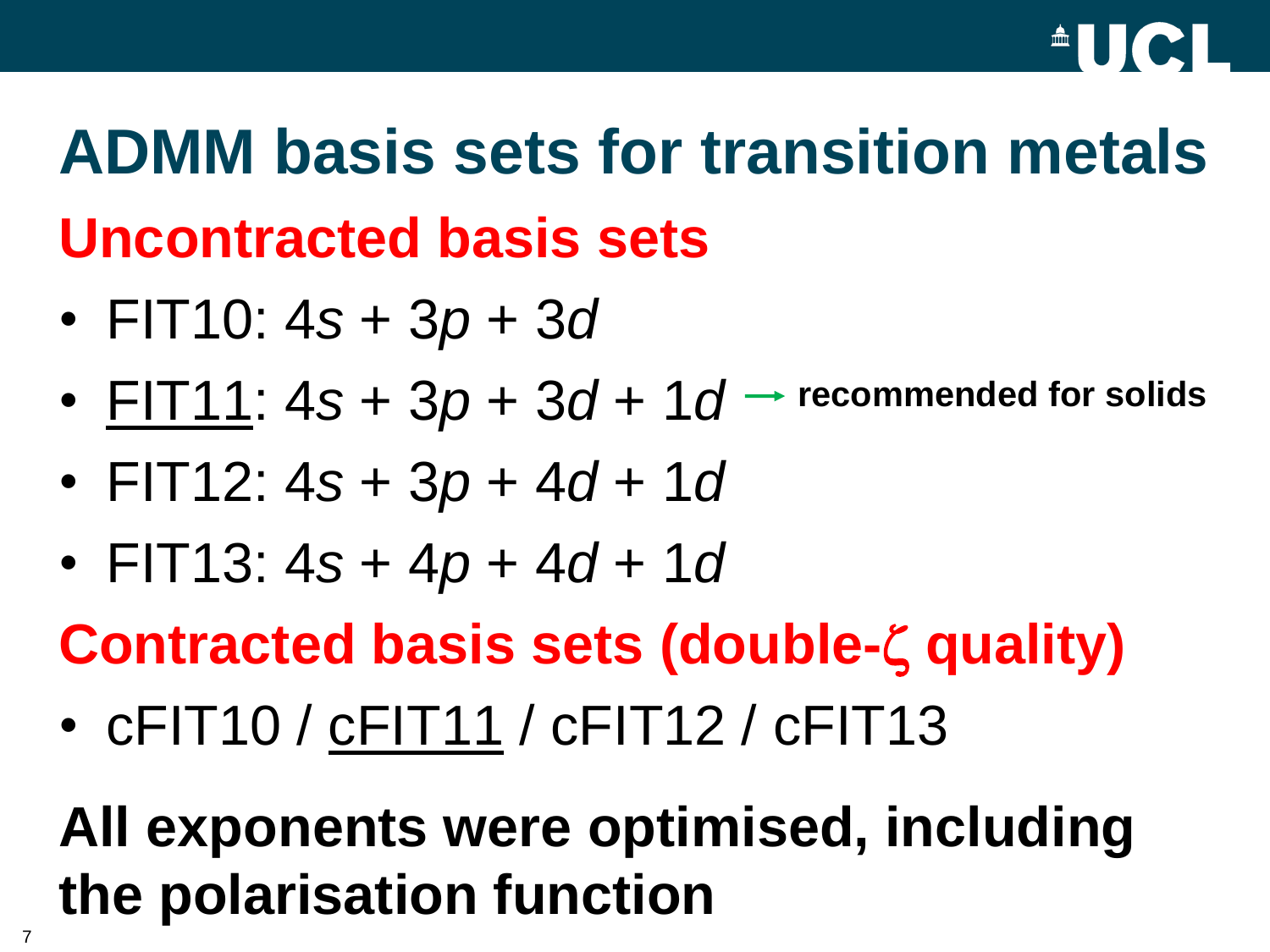

# **Some general suggestions**

**Always check the convergence of CUTOFF**

(see http://www.cp2k.org/howto:converging\_cutoff)

- **Always check the convergence of properties (e.g. lattice parameters, band gaps) with respect to supercell sizes**
- **Always start from pre-converged GGA (e.g. PBE) wavefunction and geometry**
- **Always check the convergence of primary and ADMM basis sets (start from a small basis and gradually increase the size)**
- <sup>8</sup> **ADMM has only been implemented for use with GPW**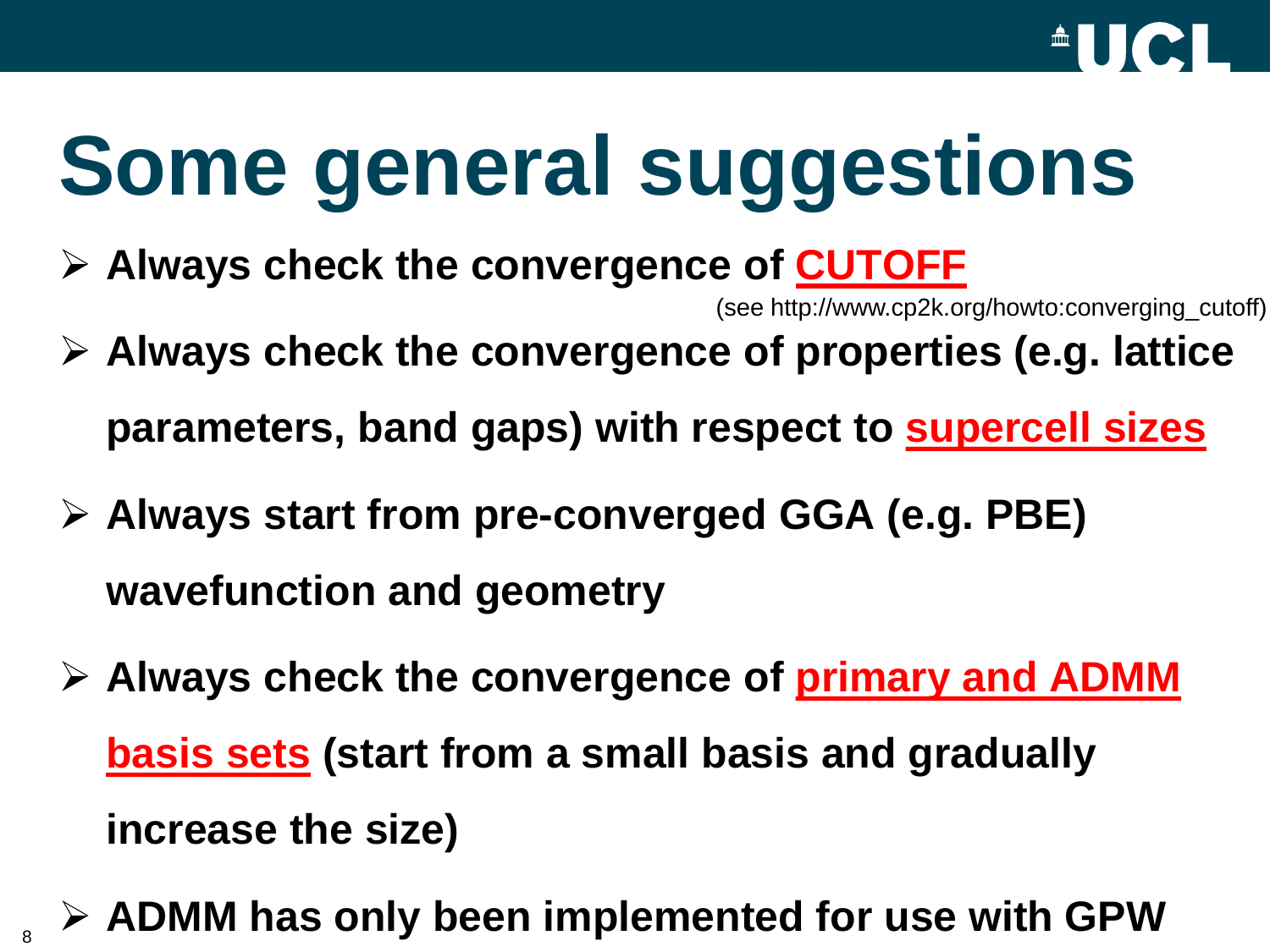

# **Work Flow**

**1. Convergence test (primary basis, CUTOFF, supercell, etc)**

**2. GGA optimisation with selected primary basis**

- **3. Name GGA wave function file for use with ADMM**
- **4. Construct ADMM input with auxiliary basis (e.g. FIT3)**
- **5. Run calculations and check convergence of ADMM basis**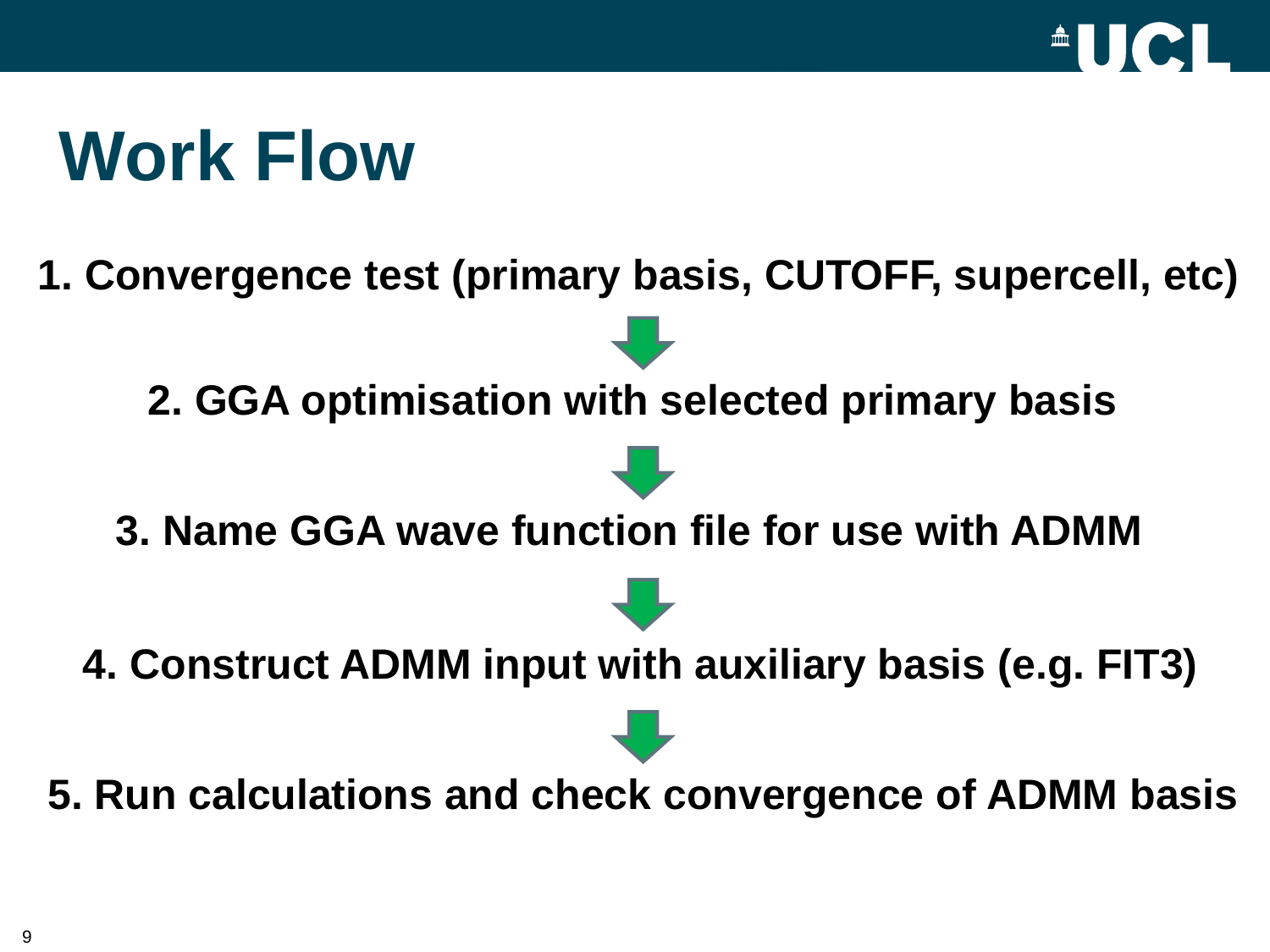

# **Input Structure: GGA/PBE**

```
&DFT
```

```
…
        BASIS_SET_FILE_NAME ./BASIS_MOLOPT
        …
        &XC
                &XC_FUNCTIONAL PBE
                &END XC_FUNCTIONAL
        &END XC
        …
&END DFT
&SUBSYS
        &KIND Si
                BASIS_SET DZVP-MOLOPT-SR-GTH
                POTENTIAL GTH-PBE-q4
        &END KIND
&END SUBSYS
                                             (file can be found in $CP2K/cp2k/data)
```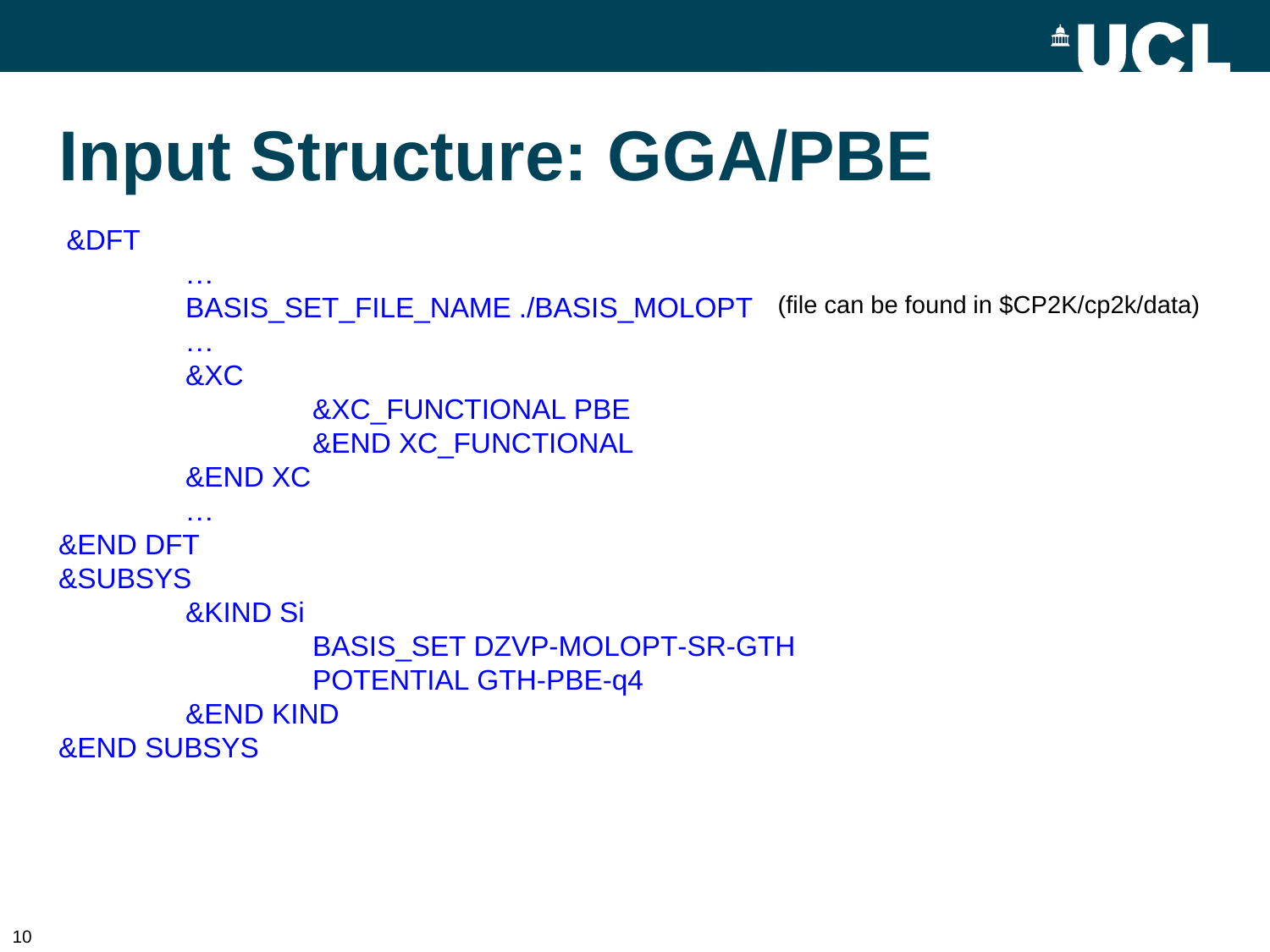

# **Input Structure: ADMM**

```
…
           BASIS_SET_FILE_NAME ./BASIS_MOLOPT
           BASIS_SET_FILE_NAME ./BASIS_ADMM
           WFN_RESTART_FILE_NAME ${project}-RESTART.wfn
           &SCF
                    SCF_GUESS RESTART
                     …
           &END SCF
           &AUXILIARY_DENSITY_MATRIX_METHOD
                    METHOD BASIS PROJECTION
                    ADMM_PURIFICATION_METHOD MO_DIAG
            &END AUXILIARY_DENSITY_MATRIX_METHOD
            …
            &XC
            …
           &END XC
   &END DFT
   &SUBSYS
            &KIND Si
                    BASIS_SET DZVP-MOLOPT-SR-GTH
                    AUX_FIT_BASIS_SET cFIT3
                    POTENTIAL GTH-PBE-q4
           &END KIND
11 &END SUBSYS
                                                 (files can be found in $CP2K/cp2k/data)
```
&DFT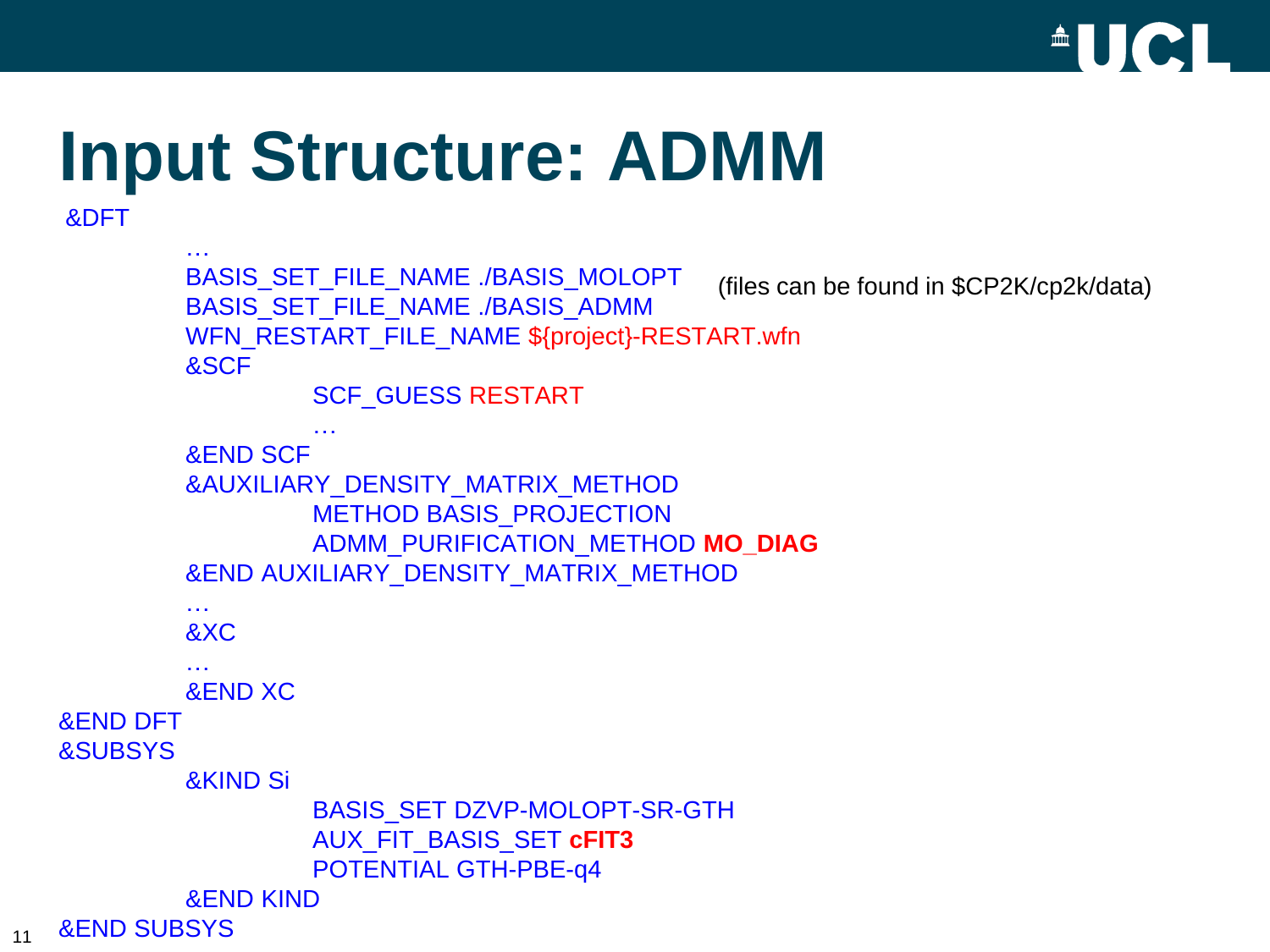

# **Which functional to use?**

• PBE0-TC-LRC

$$
E_{xc}^{PBE0-TC-LRC} = aE_x^{HF,TC}(R_C) + aE_x^{PBE,LRC}(R_C)
$$

$$
+ (1-a)E_x^{PBE} + E_c^{PBE}
$$

J. Chem. Theory Comput., 5, 3010 (2009)

• HSE06

$$
E_{xc}^{HSE06} = aE_x^{HF,SR}(\omega) + (1 - a)E_x^{PBE,SR}(\omega)
$$

$$
+ E_x^{PBE,LR}(\omega) + E_c^{PBE}
$$

J. Chem. Phys., 125, 224106 (2006)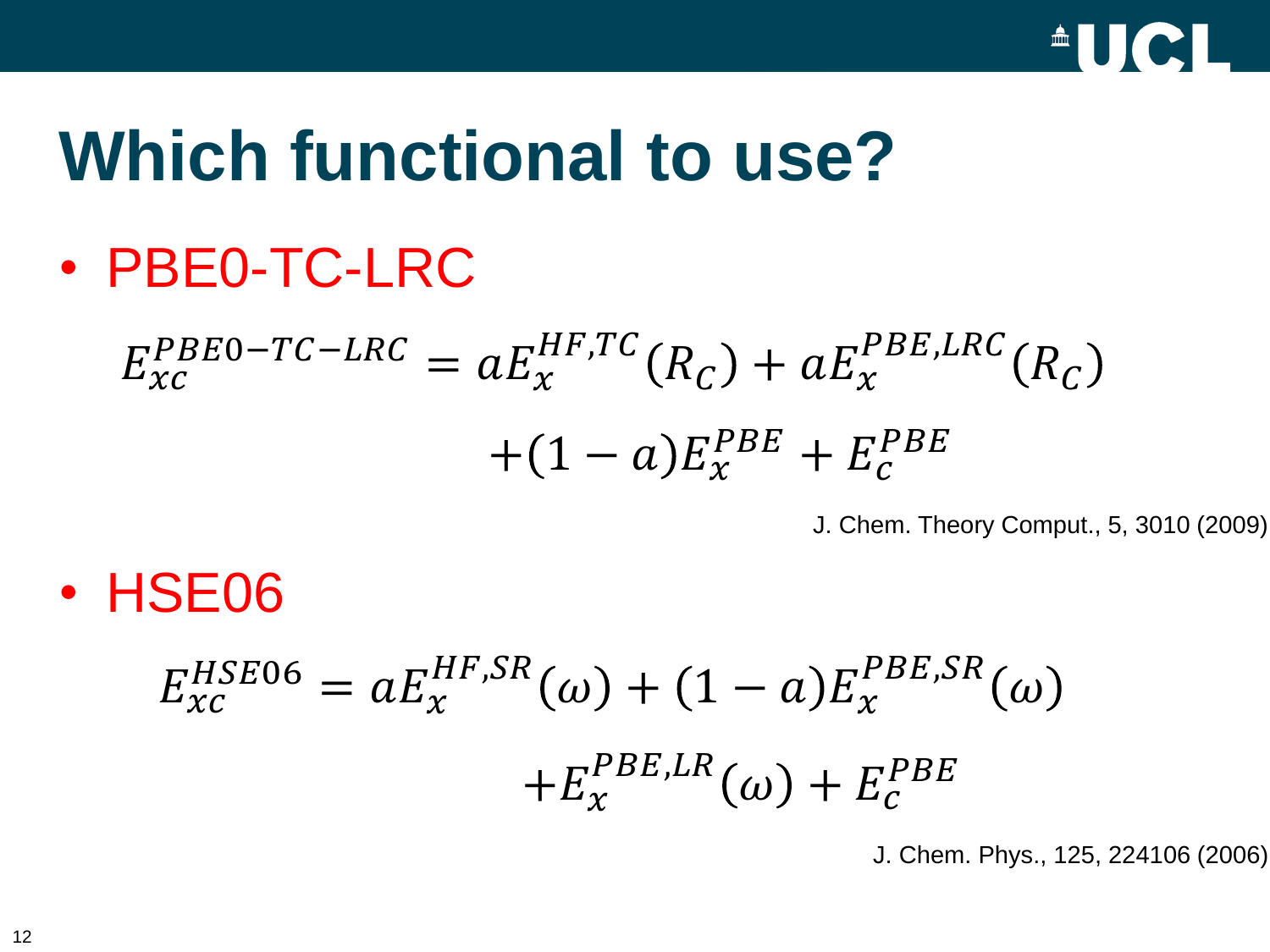

# **Input Structure: PBE0 vs. HSE06**

&XC &XC\_FUNCTIONAL &PBE SCALE\_X 0.75 SCALE C 1.0 &END PBE &PBE\_HOLE\_T\_C\_LR CUTOFF\_RADIUS **2.0** SCALE\_X 0.25 &END PBE\_HOLE\_T\_C\_LR &END XC\_FUNCTIONAL &HF &SCREENING EPS\_SCHWARZ **1.0E-6** SCREEN\_ON\_INITIAL\_P FALSE &END SCREENING &INTERACTION\_POTENTIAL POTENTIAL\_TYPE TRUNCATED CUTOFF\_RADIUS **2.0** T\_C\_G\_DATA ./**t\_c\_g.dat** &END INTERACTION\_POTENTIAL &MEMORY MAX\_MEMORY **2400** EPS\_STORAGE\_SCALING 0.1 &END MEMORY FRACTION **0.25** &END HF &END XC **PBE0-TC-LRC HSE06**

&XC &XC\_FUNCTIONAL &PBE SCALE X 0.0 SCALE C 1.0 &END PBE &XWPBE SCALE\_X -0.25 SCALE\_X0 1.0 OMEGA **0.11** &END XWPBE &END XC\_FUNCTIONAL &HF &SCREENING EPS\_SCHWARZ **1.0E-6** SCREEN\_ON\_INITIAL\_P FALSE &END SCREENING &INTERACTION\_POTENTIAL POTENTIAL\_TYPE SHORTRANGE OMEGA **0.11** &END INTERACTION\_POTENTIAL &MEMORY MAX\_MEMORY **2400** EPS\_STORAGE\_SCALING 0.1 &END MEMORY FRACTION **0.25** &END HF &END XC

13 (**t\_c\_g.dat** can be found in \$CP2K/cp2k/data) (see examples in \$CP2K/cp2k/tests/QS/regtest-admm-1/2/3/4)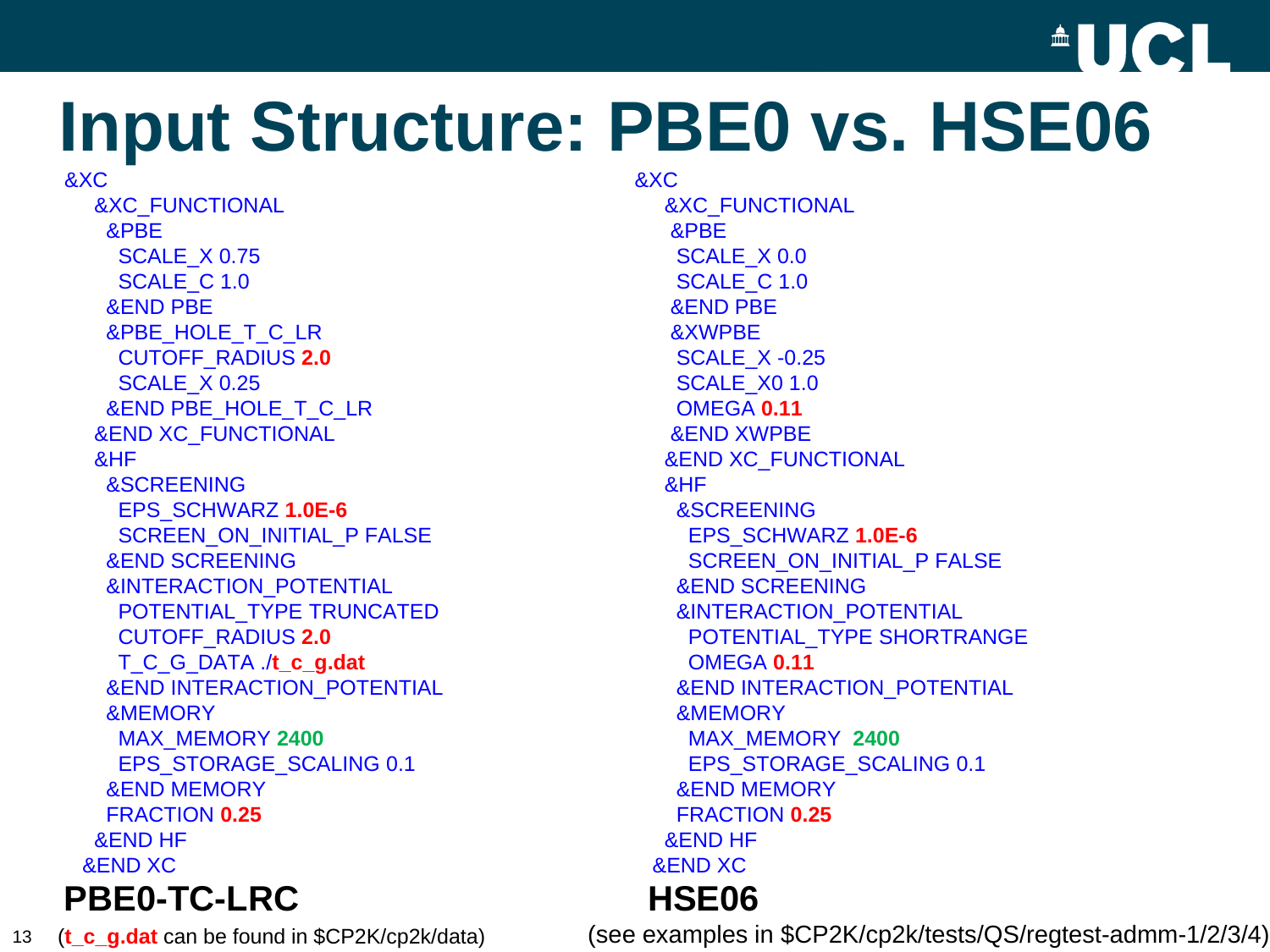

# **Example: Diamond Band Gap**

| method     | number of integrals | gap [eV] |
|------------|---------------------|----------|
| PBE (PBS)  |                     | 4.17     |
| PBE (ABS)  |                     | 4.37     |
| PBE0 (PBS) | 40 787 850 778 591  | 6.07     |
| PBE0 (ABS) | 23 561 509 497      | 6.25     |
| PBE0 ADMM1 | 24 816 897 009      | 6.03     |
| PBE0 ADMM2 | 24 795 460 638      | 6.02     |
|            |                     |          |

**3x3x3 supercell**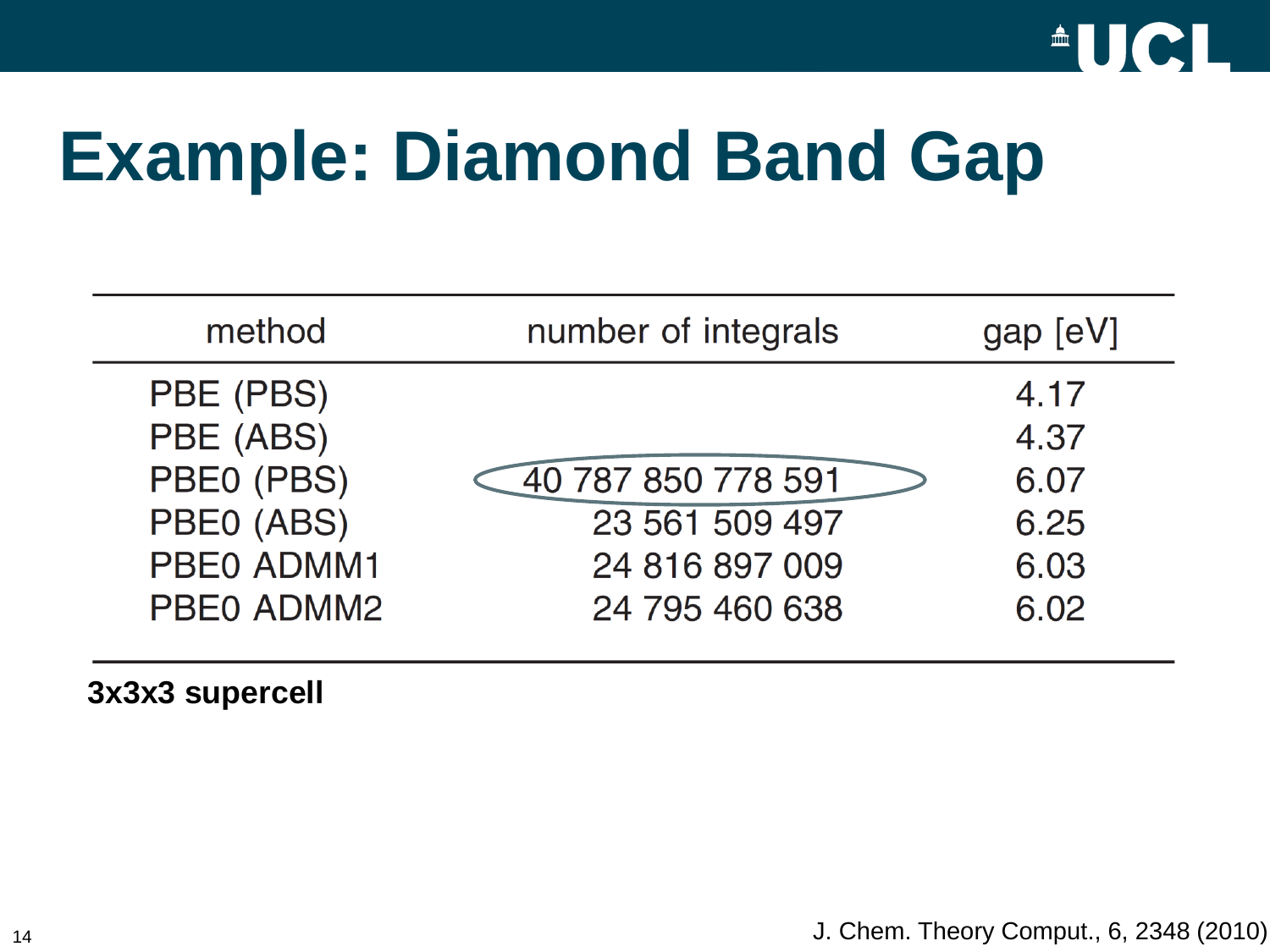

# **Example: Bulk Silicon**

**Cutoff radius (Å) Band gap (eV) Integrals**

| 77799946176 Cutoff radius |              | 1.16 $a$          |  |
|---------------------------|--------------|-------------------|--|
|                           | 154325979000 | 1.54 $a$          |  |
|                           | 265868148312 | 1.71 <sup>a</sup> |  |
|                           | 422457823080 | 1 7 $8^a$         |  |

PBE0-TC-LRC with cFIT3 ADMM basis, 3x3x3 supercell, 216 atoms

| <b>ADMM basis</b> | <b>Band gap (eV)   Integrals</b> |               |
|-------------------|----------------------------------|---------------|
| cFIT <sub>3</sub> | $1.78^{a}$                       | 422457823080  |
| FIT <sub>3</sub>  | 1.80 $a$                         | 424426850352  |
| pFIT3             | 1.98 $a$                         | 1447428361680 |
| Ref. (VASP)       | 1.93 $b$ (indirect)              |               |

**Polarisation** function is important for covalent solids!

PBE0-TC-LRC with 8 Å cutoff radius, 3x3x3 supercell, 216 atoms

<sup>a</sup> Ling & Slater, unpublished; <sup>b</sup> J. Chem. Phys. 124, 154709 (2006)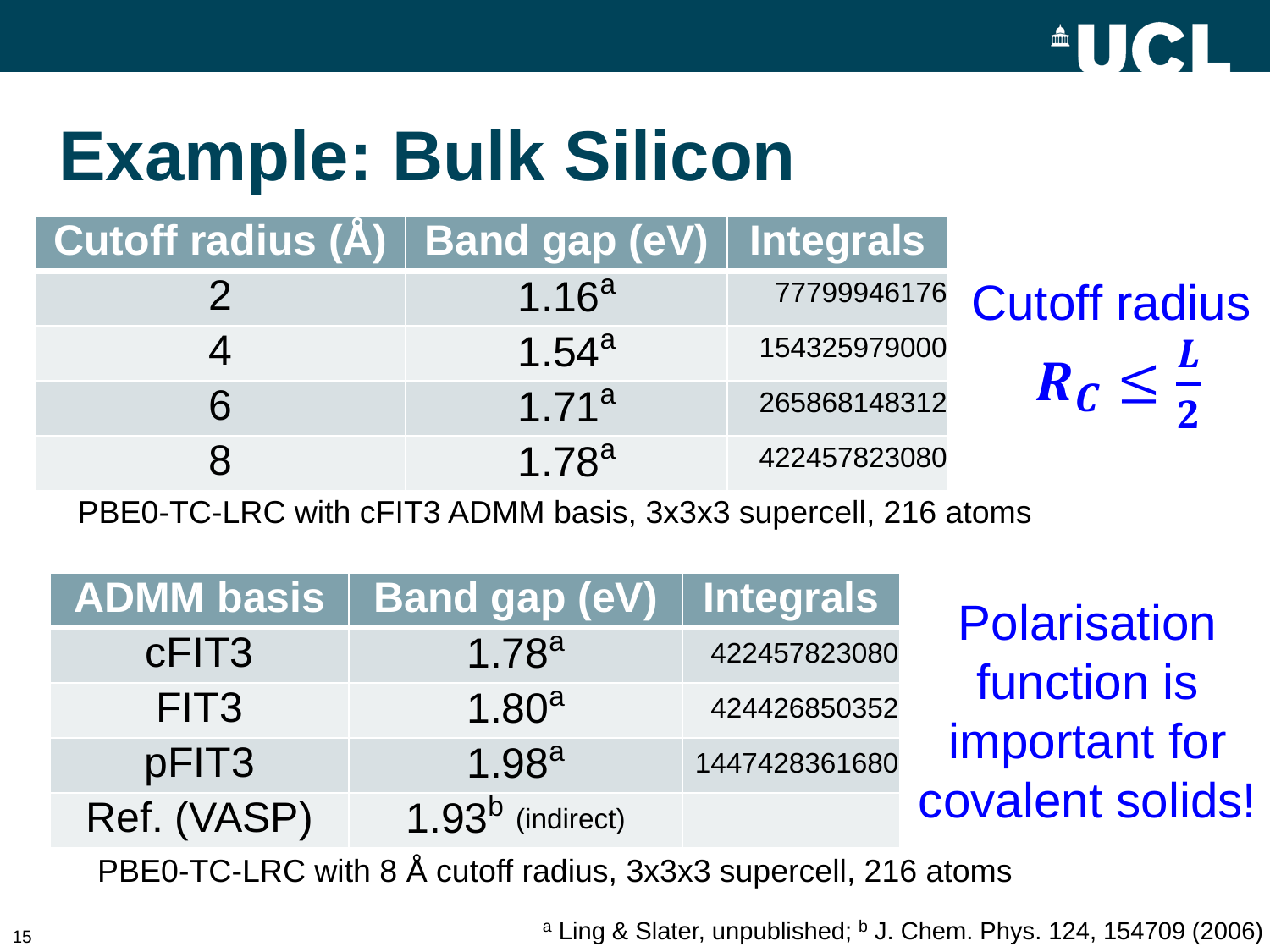## $\triangle$ UCI

## **Example: excess electrons in TiO**<sup>2</sup>



Spreafico & VandeVondele, PCCP, 16, 26144 (2014)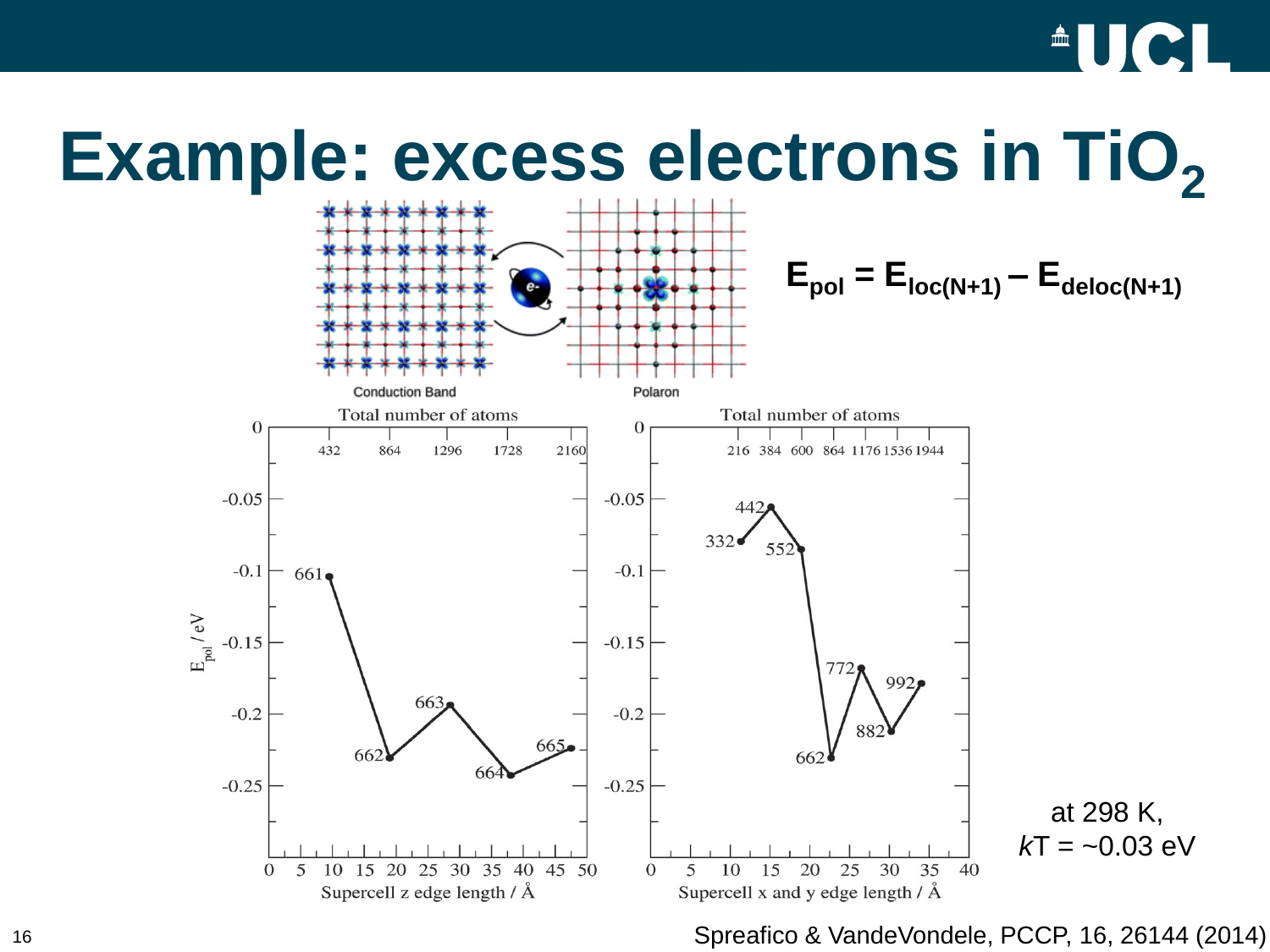

# **Example: Li doped ZSM-5**



- Widely used nanoporous zeolite catalyst
- $\text{Si}_{1-x}\text{O}_2\text{Al}_x.\text{Li}_x$
- 289 atoms in the unit cell
- 95 Si (dark blue), 1 Al (green), Li (light blue)
- 12 symmetry distinct positions for the Al and 48 distinct positions for the Li cation
- 2 x 2 x 1.3nm cell
- TZV2P primary basis/ PBE
- Open question in zeolite science what determines where the Al is found in this material?
- Important, because Al is associated with acidity and catalytic activity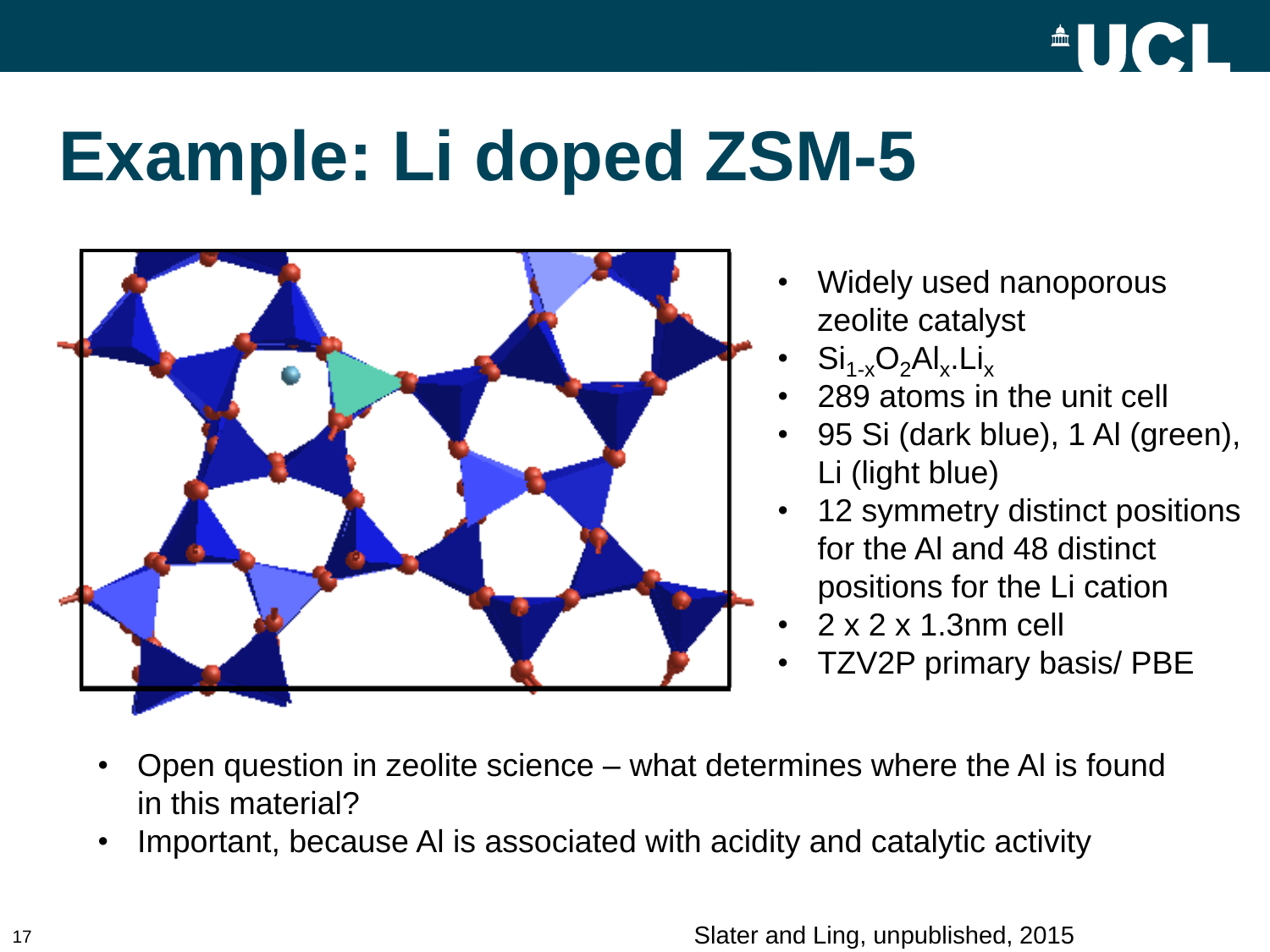



- Preference for two lattice sites at PBE and hybrid PBE0 level of theory
- 1 energy evaluation with full hybrid ~2 hours on 480 cores (ARCHER)
- ADMM (CFIT), full geometry optimisation in 6 hours on 480 cores (ARCHER) 1936 energy evaluations, 293 optimisation steps!

18 Slater and Ling, unpublished, 2015